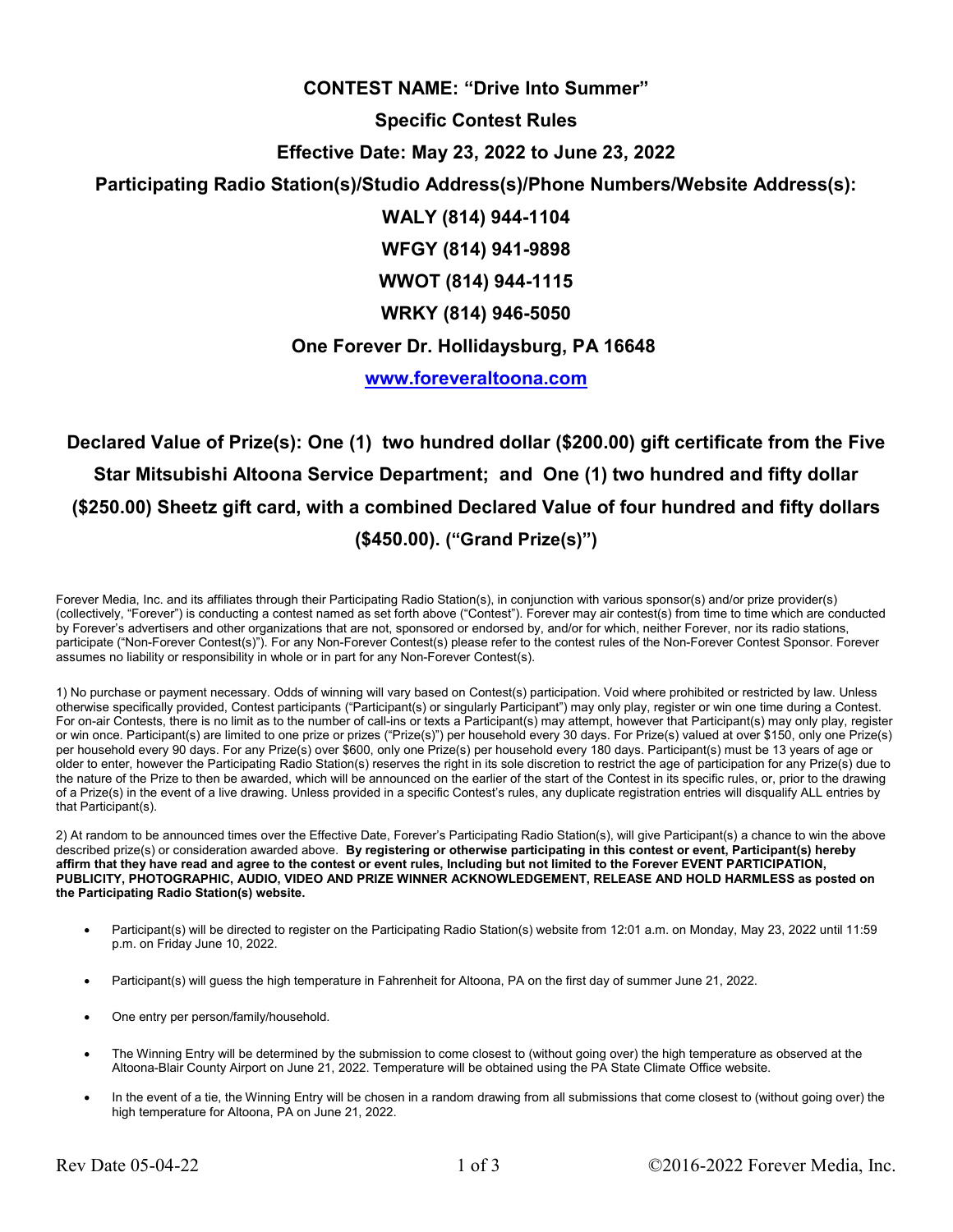- Winning Participant(s) will be announced on the air Thursday, June 23, 2022, and/or on the Participating Radio Station(s) website and/or will be notified by the preferred phone number or email provided by the Participant(s) in the event of a registration.
- Event contingent on and subject to any and all Sponsor Location/Venue COVID 19 rules and regulations in place at the time of the Event.
- Participant(s) must be 18 or older with a valid State Issued driver's license or State Issued I.D., and live within a sixty (60) mile radius of Altoona, PA.
- Winning Participant(s) will be announced on the air and/or on the Participating Radio Station(s) website and/or will be notified by the preferred phone number or email provided by the Participant(s) in the event of a registration.
- Winners are responsible for completing all required paperwork concerning the delivery of their Prize(s). Including but not limited to the Forever EVENT PARTICIPATION, PUBLICITY, PHOTOGRAPHIC, AUDIO, VIDEO AND PRIZE WINNER ACKNOWLEDGEMENT, RELEASE AND HOLD HARMLESS as posted on the Participating Radio Station(s) website. Prize(s) winners are responsible for any additional expenses beyond the specifics detailed such as transportation to and from the event and parking fees to the venue.
- Prize(s) may be time sensitive. Unless otherwise notified by the Participating Radio Station(s), winner(s) must pick up their Prize(s) on the earlier of: (i) noon two (2) business days prior to the date of a time specific contest, concert, or event, or (ii) thirty (30) days from the Prize(s) award. Proper photo ID will be required to pick up a Prize(s) at the Participating Radio Station(s) or, in the event that a specific Prize(s) must be picked up at a venue will call window, proper Photo ID for that Winner will be required. Winners are hereby advised and acknowledge that Event admission Prize(s) may be issued by the Prize(s) Event Venue in e-ticket or other electronic delivery form, which would require Winners to supply a valid email address to Forever in advance. Winners are responsible for notifying Forever of their receipt of any electronic tickets and agrees to hold Forever harmless from and any all claims regarding the electronic transmittal of any Venue electronic ticket failure or discrepancy.
- If any concert or event is cancelled, no other Prize(s) will be substituted.
- Prize(s) encompassing Restaurant gift certificate(s) have no cash value and may have redemption restrictions such as not being redeemable for purchase of alcohol and/or the gratuity. All restaurant gift certificates Prize(s) Winners are responsible for confirming with the particular restaurant gift certificate venue regarding any restrictions prior to use.
- Winners are responsible for completing all required paperwork concerning the delivery of their Prize(s). Any Forever Contest(s) winner who during the course of a calendar year wins more than \$600 in prizes in the aggregate from Forever and/or a participating Vendor or Sponsor for those Contest(s) will receive an IRS Form 1099 from Forever, or as otherwise specifically provided in the rules for that Contest.
- **Prize(s) that might include either a specific or random prize that includes the award of event tickets to a concert venue or other event ("Event") may have varying de minimus declared values that exceed the \$200 Declared Value of Prize(s). In addition, this type of Event may also include a meet and greet and/or backstage pass and/or VIP opportunity on a case-by-case basis. If a meet and greet, backstage pass opportunity is available for a particular Event it will be announced in advance of that Event, and the value of the meet and greet and/or backstage pass will be declared at 150% of the base floor premium seat and included as an add on to the per ticket value ("Prize(s)").**
- All Contest Participant(s) are also advised that any Prize(s) for a particular Forever Contest may be supplied by a Record Label, Event Promoter, or other type Sponsor ("Prize(s) Provider"). In such case where the Prize(s) Provider is not a traditional over the air advertiser, the Participating Radio Stations will advise such over the air, during the contest at random times.
- The Forever Participating Radio Station(s) may from time to time work in conjunction with artists, concert promoters and various venues throughout our listening area to provide contestants the opportunity to win tickets and sometimes meet performers or personalities backstage and/or communicate with the performers or personalities via internet or social media as part of a contest or promotion. In such case, the Participating Radio Station(s) will be notified not later than 24 hours prior to the event where possible. This opportunity is at all times subject to the sole discretion of the performer and the controlling venue or the Participating Radio Station(s) and subject to change at any time. With this in mind, there may be situations where the Forever Participating Radio Station(s) and the promoter and/or the venue cannot be held liable for, including but not limited to: changes to the time, place, method, procedure, acts of god, technical or logistical difficulties or cancellation of the event and or applicable interface with the performer or personality interface sessions at any time. In all cases of performer or personality interface, Winner(s) are responsible for arriving or being available for the interface at the predetermined time and may not be intoxicated or under the influence of any substance, Winners that miss the predetermined time or are visibly impaired or act in appropriately as, determined in the sole discretion of the performer, and/or personality, and/or any Forever Media employee and/or artist management at their sole discretion, will forfeit their ability to interface with the artist or performer and will not be awarded any prize substitution or other compensation of any kind.
- Prize(s) may not be exchanged and have no cash value.

3) Any questions or comments regarding the operation of the Contest must be made in writing to Participating Radio Station(s) Operations Director at the Studio Address.

4) All Contest Rules are subject to change at the sole discretion of the Participating Radio Station(s) at their sole discretion. Forever retains the right to cancel this Contest for any reason at any time.